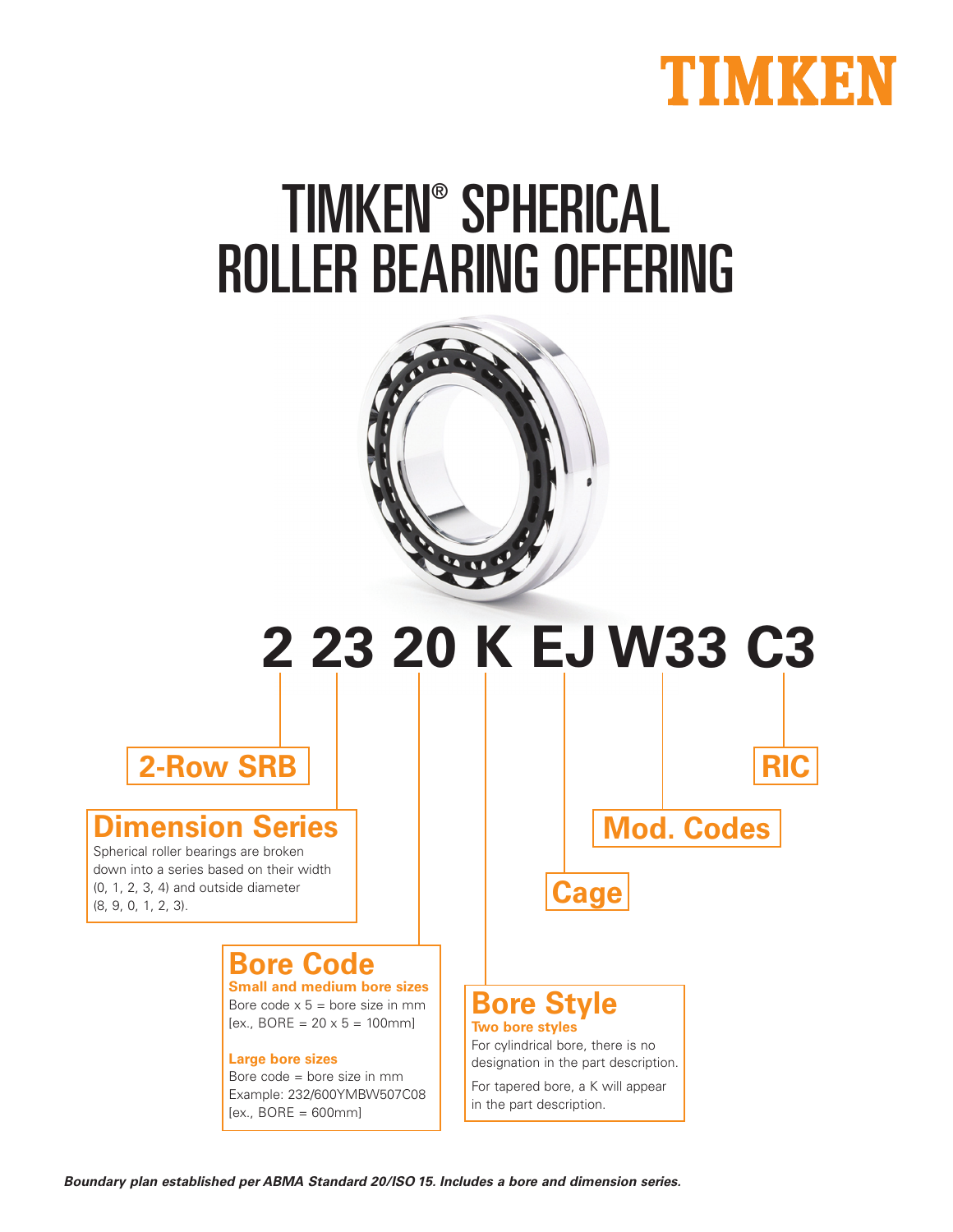#### **Series**

|             | 21300                                                                                                                      | 22200                                                                                                                                                                                                                                                                      | 22300                                                                                                                                                                                                                         | 23000                                                                                                                                                                                                                                                                                                                                                    | 23100                                                                                                                                                                                                                                                                                                      | 23200                                                                                                                                                                                                                                                                                                                                                 | 23300                                                                                  | 23900                                                                                                                                                                                                                                                                                                                                                 | 24000                                                                                                                                                                                                                                                                                                                                                                                                 | 24100                                                                                                                                                                                                                                                                                                                   |
|-------------|----------------------------------------------------------------------------------------------------------------------------|----------------------------------------------------------------------------------------------------------------------------------------------------------------------------------------------------------------------------------------------------------------------------|-------------------------------------------------------------------------------------------------------------------------------------------------------------------------------------------------------------------------------|----------------------------------------------------------------------------------------------------------------------------------------------------------------------------------------------------------------------------------------------------------------------------------------------------------------------------------------------------------|------------------------------------------------------------------------------------------------------------------------------------------------------------------------------------------------------------------------------------------------------------------------------------------------------------|-------------------------------------------------------------------------------------------------------------------------------------------------------------------------------------------------------------------------------------------------------------------------------------------------------------------------------------------------------|----------------------------------------------------------------------------------------|-------------------------------------------------------------------------------------------------------------------------------------------------------------------------------------------------------------------------------------------------------------------------------------------------------------------------------------------------------|-------------------------------------------------------------------------------------------------------------------------------------------------------------------------------------------------------------------------------------------------------------------------------------------------------------------------------------------------------------------------------------------------------|-------------------------------------------------------------------------------------------------------------------------------------------------------------------------------------------------------------------------------------------------------------------------------------------------------------------------|
| Part Number | 21305<br>21306<br>21307<br>21308<br>21309<br>21310<br>21311<br>21312<br>21313<br>21314<br>21315<br>21316<br>21317<br>21318 | 22205<br>22206<br>22207<br>22208<br>22209<br>22210<br>22211<br>22212<br>22213<br>22214<br>22215<br>22216<br>22217<br>22218<br>22219<br>22220<br>22222<br>22224<br>22226<br>22228<br>22230<br>22232<br>22234<br>22236<br>22238<br>22240<br>22244<br>22248<br>22252<br>22256 | 22308<br>22309<br>22310<br>22311<br>22312<br>22313<br>22314<br>22315<br>22316<br>22317<br>22318<br>22319<br>22320<br>22322<br>22324<br>22326<br>22328<br>22330<br>22332<br>22334<br>22336<br>22338<br>22340<br>22344<br>22348 | 23022<br>23024<br>23026<br>23028<br>23030<br>23032<br>23034<br>23036<br>23038<br>23040<br>23044<br>23048<br>23052<br>23056<br>23060<br>23064<br>23068<br>23072<br>23076<br>23080<br>23084<br>23088<br>23092<br>23096<br>230/500<br>230/530<br>230/560<br>230/600<br>230/630<br>230/670<br>230/710<br>230/750<br>230/800<br>230/850<br>230/900<br>230/950 | 23120<br>23122<br>23124<br>23126<br>23128<br>23130<br>23132<br>23134<br>23136<br>23138<br>23140<br>23144<br>23148<br>23152<br>23156<br>23160<br>23164<br>23168<br>23172<br>23176<br>23180<br>23184<br>23188<br>23192<br>23196<br>231/500<br>231/530<br>231/560<br>231/600<br>231/630<br>231/670<br>231/800 | 23218<br>23220<br>23222<br>23224<br>23226<br>23228<br>23230<br>23232<br>23234<br>23236<br>23238<br>23240<br>23244<br>23248<br>23252<br>23256<br>23260<br>23264<br>23268<br>23272<br>23276<br>23280<br>23284<br>23288<br>23292<br>23296<br>232/500<br>232/530<br>232/560<br>232/600<br>232/670<br>232/710<br>232/750<br>232/800<br>232/900<br>232/1060 | 23318<br>23320<br>23322<br>23324<br>23326<br>23328<br>23330<br>23332<br>23338<br>23340 | 23926<br>23928<br>23932<br>23934<br>23936<br>23938<br>23940<br>23944<br>23948<br>23952<br>23956<br>23960<br>23964<br>23968<br>23972<br>23976<br>23980<br>23984<br>23988<br>23992<br>23996<br>239/500<br>239/530<br>239/560<br>239/600<br>239/630<br>239/670<br>239/710<br>239/750<br>239/800<br>239/850<br>239/900<br>239/950<br>239/1060<br>239/1180 | 24020<br>24022<br>24024<br>24026<br>24028<br>24030<br>24032<br>24034<br>24036<br>24038<br>24040<br>24044<br>24048<br>24052<br>24056<br>24060<br>24064<br>24068<br>24072<br>24076<br>24080<br>24084<br>24088<br>24092<br>24096<br>240/500<br>240/530<br>240/560<br>240/600<br>240/630<br>240/670<br>240/710<br>240/750<br>240/800<br>240/850<br>240/900<br>240/950<br>240/1000<br>240/1060<br>240/1120 | 24122<br>24124<br>24126<br>24128<br>24130<br>24132<br>24134<br>24136<br>24138<br>24140<br>24144<br>24148<br>24152<br>24156<br>24160<br>24164<br>24168<br>24172<br>24176<br>24180<br>24184<br>24188<br>24192<br>24196<br>241/500<br>241/530<br>241/560<br>241/600<br>241/670<br>241/710<br>241/750<br>241/900<br>241/950 |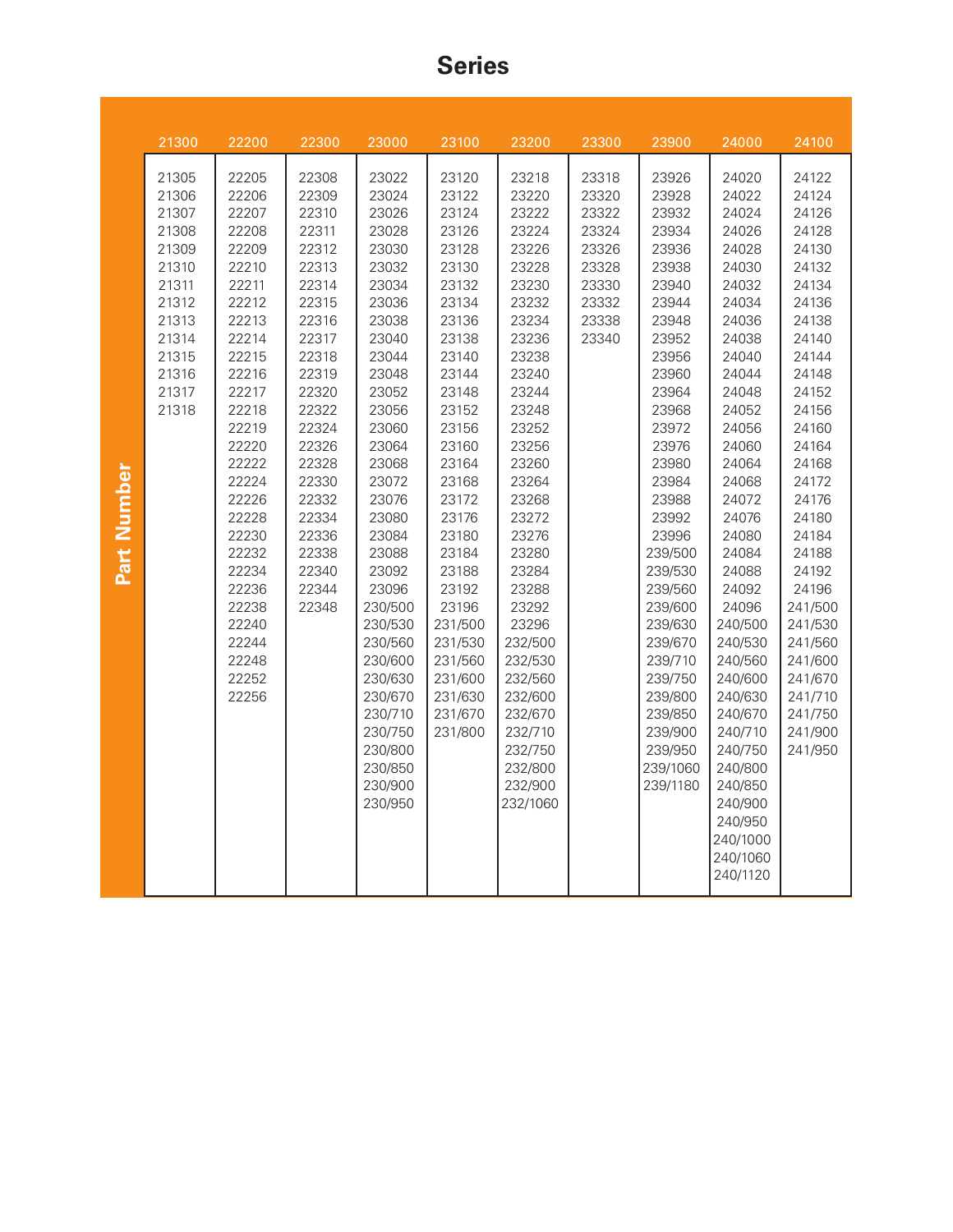## **Base Interchange**

|             | <b>TIMKEN New High</b><br>Bore size<br>Family<br>(mm)<br>Performance |       | <b>SKF</b>  | FAG         | <b>NSK</b>    |            |
|-------------|----------------------------------------------------------------------|-------|-------------|-------------|---------------|------------|
| Part Number | 25                                                                   | 21305 | 21305EJW33  | 21305CC     | 21305-E1-TVPB | 21305CDE4  |
|             | 30                                                                   | 21306 | 21306EJW33  | 21306CC     | 21306-E1-TVPB | 21306CDE4  |
|             | 35                                                                   | 21307 | 21307EJW33  | 21307CC     | 21307-E1-TVPB | 21307CDE4  |
|             | 40                                                                   | 21308 | 21308EJW33  | 21308CC     | 21308-E1      | 21308CDE4  |
|             | 45                                                                   | 21309 | 21309EJW33  | 21309E      | 21309-E1      | 21309CDE4  |
|             | 50                                                                   | 21310 | 21310EJW33  | 21310E      | 21310-E1      | 21310CDE4  |
|             | 55                                                                   | 21311 | 21311EJW33  | 21311E      | 21311-E1      | 21311CDE4  |
|             | 60                                                                   | 21312 | 21312EJW33  | 21312E      | 21312-E1      | 21312CDE4  |
|             | 65                                                                   | 21313 | 21313EJW33  | 21313E      | 21313-E1      | 21313CDE4  |
|             | 70                                                                   | 21314 | 21314EJW33  | 21314E      | 21314-E1      | 21314CDE4  |
|             | 75                                                                   | 21315 | 21315EJW33  | 21315E      | 21315-E1      | 21315CDE4  |
|             | 80                                                                   | 21316 | 21316EJW33  | 21316E      | 21316-E1      | 21316CDE4  |
|             | 85                                                                   | 21317 | 21317EJW33  | 21317E      | 21317-E1      | 21317CDE4  |
|             | 90                                                                   | 21318 | 21318EJW33  | 21318E      | 21318-E1      | 21318CDE4  |
|             | 25                                                                   | 22205 | 22205EJW33  | 22205E      | 22205-E1      | 22205CE4   |
|             | 30                                                                   | 22206 | 22206EJW33  | 22206E      | 22206-E1      | 22206CE4   |
|             | 35                                                                   | 22207 | 22207EJW33  | 22207E      | 22207-E1      | 22207CE4   |
|             | 40                                                                   | 22208 | 22208EJW33  | 22208E      | 22208-E1      | 22208EAE4  |
|             | 45                                                                   | 22209 | 22209EJW33  | 22209E      | 22209-E1      | 22209EAE4  |
|             | 50                                                                   | 22210 | 22210EJW33  | 22210E      | 22210-E1      | 22210EAE4  |
|             | 55                                                                   | 22211 | 22211EJW33  | 22211E      | 22211-E1      | 22211EAE4  |
|             | 60                                                                   | 22212 | 22212EJW33  | 22212E      | 22212-E1      | 22212EAE4  |
|             | 65                                                                   | 22213 | 22213EJW33  | 22213E      | 22213-E1      | 22213EAE4  |
|             | 70                                                                   | 22214 | 22214EJW33  | 22214E      | 22214-E1      | 22214EAE4  |
|             | 75                                                                   | 22215 | 22215EJW33  | 22215E      | 22215-E1      | 22215EAE4  |
|             | 80                                                                   | 22216 | 22216EJW33  | 22216E      | 22216-E1      | 22216EAE4  |
|             | 85                                                                   | 22217 | 22217EJW33  | 22217E      | 22217-E1      | 22217EAE4  |
|             | 90                                                                   | 22218 | 22218EJW33  | 22218E      | 22218-E1      | 22218EAE4  |
|             | 95                                                                   | 22219 | 22219EJW33  | 22219E      | 22219-E1      | 22219EAE4  |
|             | 100                                                                  | 22220 | 22220EJW33  | 22220E      | 22220-E1      | 22220EAE4  |
|             | 110                                                                  | 22222 | 22222EJW33  | 22222E      | 22222-E1      | 22222EAE4  |
|             | 120                                                                  | 22224 | 22224EJW33  | 22224E      | 22224-E1      | 22224EAE4  |
|             | 130                                                                  | 22226 | 22226EJW33  | 22226E      | 22226-E1      | 22226EAE4  |
|             | 140                                                                  | 22228 | 22228EJW33  | 22228CC/W33 | 22228-E1      | 22228CDE4  |
|             | 150                                                                  | 22230 | 22230EJW33  | 22230CC/W33 | 22230-E1      | 22230CDE4  |
|             | 160                                                                  | 22232 | 22232EJW33  | 22232CC/W33 | 22232-E1      | 22232CDE4  |
|             | 170                                                                  | 22234 | 22234EJW33  | 22232CC/W33 | 22232-E1      | 22232CDE4  |
|             | 180                                                                  | 22236 | 22236EJW33  | 22236CC/W33 | 22236-E1      | 22236CDE4  |
|             | 190                                                                  | 22238 | 22238EJW33  | 22238CC/W33 | 22238-E1      | 22238CDE4  |
|             | 200                                                                  | 22240 | 22240EMBW33 | 22240CC/W33 | 22240-E1      | 22240CAE4  |
|             | 220                                                                  | 22244 | 22244EMBW33 | 22244CC/W33 | 22244-E1      | 22244CAE4  |
|             | 40                                                                   | 22308 | 22308EJW33  | 22308E      | 22308-E1      | 22308-EAE4 |
|             | 45                                                                   | 22309 | 22309EJW33  | 22309E      | 22309-E1      | 22309-EAE4 |
|             | 50                                                                   | 22310 | 22310EJW33  | 22310E      | 22310-E1      | 22310EAE4  |
|             | 55                                                                   | 22311 | 22311EJW33  | 22311E      | 22311-E1      | 22311EAE4  |
|             | 60                                                                   | 22312 | 22312EJW33  | 22312E      | 22312-E1      | 22312EAE4  |
|             | 65                                                                   | 22313 | 22313EJW33  | 22313E      | 22313-E1      | 22313EAE4  |
|             | 70                                                                   | 22314 | 22314EJW33  | 22314E      | 22314-E1      | 22314EAE4  |
|             | 75                                                                   | 22315 | 22315EJW33  | 22315E      | 22315-E1      | 22315EAE4  |
|             | 80                                                                   | 22316 | 22316EJW33  | 22316E      | 22316-E1      | 22316-EAE4 |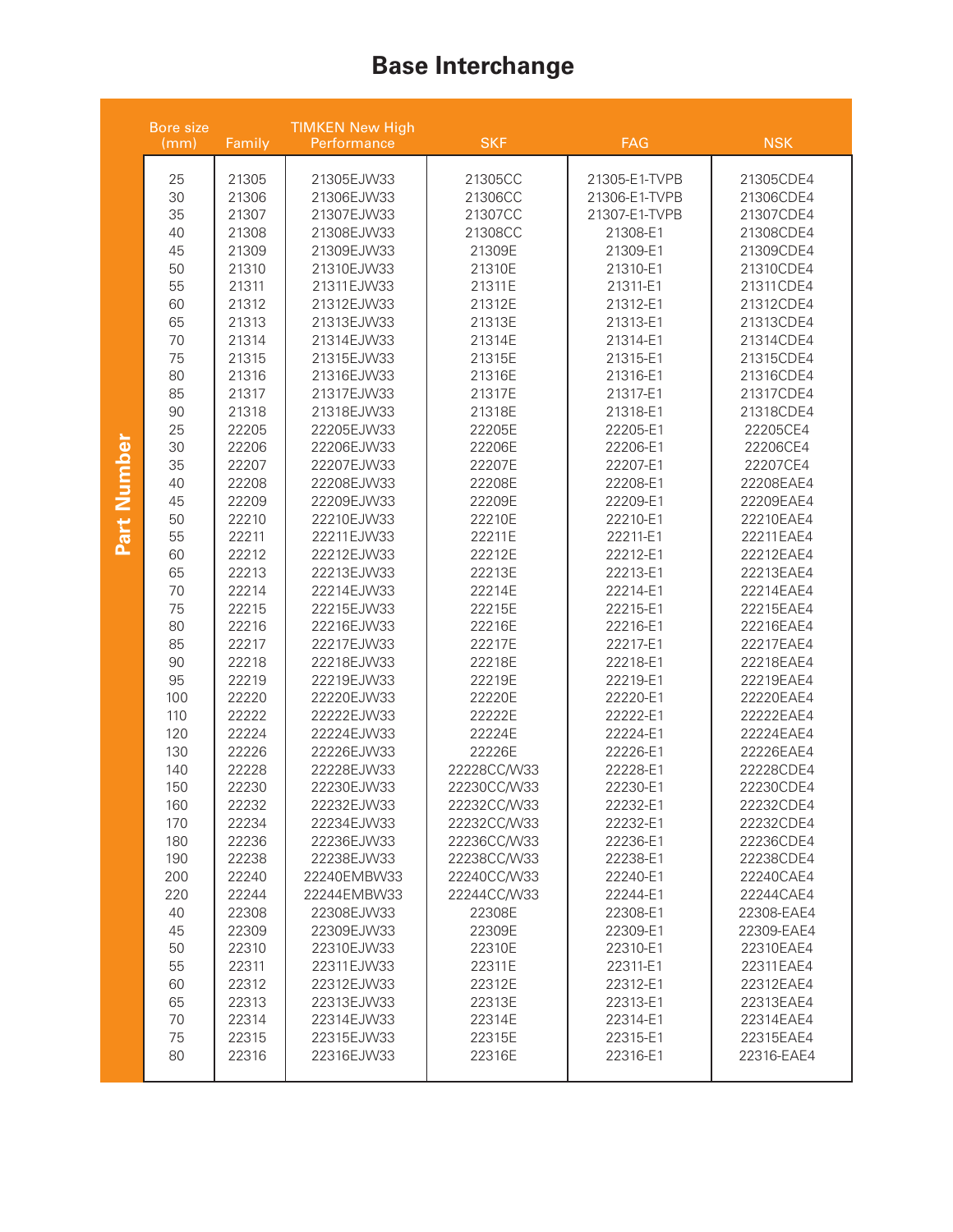## **Base Interchange (cont.)**

|                | <b>TIMKEN New High</b><br><b>Bore size</b><br>Family<br>Performance<br>(mm)                                                                                                                                                                                                                                                                     |                                                                                                                                                                                                                                                                                                                                                                                                                                                       | <b>SKF</b>                                                                                                                                                                                                                                                                                                                                                                                                                                                                                                                                                                                                                                                                                                         | FAG                                                                                                                                                                                                                                                                                                                                                                                                                                                                                                                                                                                                                                                                                                                                | <b>NSK</b>                                                                                                                                                                                                                                                                                                                                                                                                                                                                                                                                                                                                                                                                                                                                                     |                                                                                                                                                                                                                                                                                                                                                                                                                                                                                                                                                                                                                             |
|----------------|-------------------------------------------------------------------------------------------------------------------------------------------------------------------------------------------------------------------------------------------------------------------------------------------------------------------------------------------------|-------------------------------------------------------------------------------------------------------------------------------------------------------------------------------------------------------------------------------------------------------------------------------------------------------------------------------------------------------------------------------------------------------------------------------------------------------|--------------------------------------------------------------------------------------------------------------------------------------------------------------------------------------------------------------------------------------------------------------------------------------------------------------------------------------------------------------------------------------------------------------------------------------------------------------------------------------------------------------------------------------------------------------------------------------------------------------------------------------------------------------------------------------------------------------------|------------------------------------------------------------------------------------------------------------------------------------------------------------------------------------------------------------------------------------------------------------------------------------------------------------------------------------------------------------------------------------------------------------------------------------------------------------------------------------------------------------------------------------------------------------------------------------------------------------------------------------------------------------------------------------------------------------------------------------|----------------------------------------------------------------------------------------------------------------------------------------------------------------------------------------------------------------------------------------------------------------------------------------------------------------------------------------------------------------------------------------------------------------------------------------------------------------------------------------------------------------------------------------------------------------------------------------------------------------------------------------------------------------------------------------------------------------------------------------------------------------|-----------------------------------------------------------------------------------------------------------------------------------------------------------------------------------------------------------------------------------------------------------------------------------------------------------------------------------------------------------------------------------------------------------------------------------------------------------------------------------------------------------------------------------------------------------------------------------------------------------------------------|
| Number<br>Part | 85<br>90<br>95<br>100<br>110<br>120<br>130<br>140<br>150<br>160<br>170<br>180<br>190<br>110<br>120<br>130<br>140<br>150<br>160<br>170<br>180<br>190<br>200<br>220<br>240<br>260<br>100<br>110<br>120<br>130<br>140<br>150<br>160<br>170<br>180<br>190<br>200<br>220<br>240<br>90<br>100<br>110<br>120<br>130<br>140<br>150<br>160<br>170<br>180 | 22317<br>22318<br>22319<br>22320<br>22322<br>22324<br>22326<br>22328<br>22330<br>22332<br>22334<br>22336<br>22338<br>23022<br>23024<br>23026<br>23028<br>23030<br>23032<br>23034<br>23036<br>23038<br>23040<br>23044<br>23048<br>23052<br>23120<br>23122<br>23124<br>23126<br>23128<br>23130<br>23132<br>23134<br>23136<br>23138<br>23140<br>23144<br>23148<br>23218<br>23220<br>23222<br>23224<br>23226<br>23228<br>23230<br>23232<br>23234<br>23236 | 22317EJW33<br>22318EJW33<br>22319EJW33<br>22320EJW33<br>22322EJW33<br>22324EJW33<br>22326EJW33<br>22328EJW33<br>22330EJW33<br>22332EJW33<br>22334EMBW33<br>22336EMBW33<br>22338EMBW33<br>23022EJW33<br>23024EJW33<br>23026EJW33<br>23028EJW33<br>23030EJW33<br>23032EMW33<br>23034EMW33<br>23036EJW33<br>23038EMW33<br>23040EMW33<br>23044EMW33<br>23048EMW33<br>23052EMBW33<br>23120EJW33<br>23122EJW33<br>23124EJW33<br>23126EJW33<br>23128EMW33<br>23130EMW33<br>23132EJW33<br>23134EMW33<br>23136EJW33<br>23138EMW33<br>23140EMBW33<br>23144EMBW33<br>23148EMBW33<br>23218EJW33<br>23220EJW33<br>23222EJW33<br>23224EMW33<br>23226EJW33<br>23228EMW33<br>23230EMW33<br>23232EMW33<br>23234EMW33<br>23236EMBW33 | 22317E<br>22318E<br>22319E<br>22320E<br>22322E<br>22324CC/W33<br>22326CC/W33<br>22328CC/W33<br>22330CC/W33<br>22332CC/W33<br>22334CC/W33<br>22336CC/W33<br>22338CC/W33<br>23022CC/W33<br>23024CC/W33<br>23026CC/W33<br>23028CC/W33<br>23030CC/W33<br>23032CC/W33<br>23034CC/W33<br>23036CC/W33<br>23038CC/W33<br>23040CC/W33<br>23044CC/W33<br>23048CC/W33<br>23052CC/W33<br>23120CC/W33<br>23122CC/W33<br>23124CC/W33<br>23126CC/W33<br>23128CC/W33<br>23130CC/W33<br>23132CC/W33<br>23134CC/W33<br>23136CC/W33<br>23138CC/W33<br>23140CC/W33<br>23144CC/W33<br>23148CC/W33<br>23218CC/W33<br>23220CC/W33<br>23222CC/W33<br>23224CC/W33<br>23226CC/W33<br>23228CC/W33<br>23230CC/W33<br>23232CC/W33<br>23234CC/W33<br>23236CC/W33 | 22317-E1<br>22318-E1<br>22319-E1<br>22320-E1<br>22322-E1<br>22324-E1<br>22326-E1<br>22328-E1<br>22330-E1<br>22332-E1<br>22334-E1<br>22336-E1<br>22338-E1<br>23022-E1-TVPB<br>23024-E1-TVPB<br>23026-E1-TVPB<br>23028-E1-TVPB<br>23030-E1-TVPB<br>23032-E1-TVPB<br>23034-E1-TVPB<br>23036-E1-TVPB<br>23038-E1-TVPB<br>23040-E1-TVPB<br>23044-E1<br>23048-E1<br>23052-E1<br>23120-E1-TVPB<br>23122-E1-TVPB<br>23124-E1-TVPB<br>23126-E1-TVPB<br>23128-E1-TVPB<br>23130-E1-TVPB<br>23132-E1-TVPB<br>23134-E1-TVPB<br>23136-E1-TVPB<br>23138-E1-TVPB<br>23140-E1<br>23144-E1<br>23148-E1<br>23218-E1-TVPB<br>23220-E1-TVPB<br>23222-E1-TVPB<br>23224-E1-TVPB<br>23226-E1-TVPB<br>23228-E1-TVPB<br>23230-E1-TVPB<br>23232-E1-TVPB<br>23234-E1-TVPB<br>23236-E1-TVPB | 22317EAE4<br>22318EAE4<br>22319EAE4<br>22320EAE4<br>22322EAE4<br>22324EAE4<br>22326CE4<br>22328CE4<br>22330CAE4<br>22332CAE4<br>22334CAE4<br>22336CAE4<br>22338CAE4<br>23022CDE4<br>23024CDE4<br>23026CDE4<br>23028CDE4<br>23030CDE4<br>23032CDE4<br>23034CDE4<br>23036CDE4<br>23038CAE4<br>23040CAE4<br>23044CAE4<br>23048CAE4<br>23052CAE4<br>23120CE4<br>23122CE4<br>23124CE4<br>23126CE4<br>23128CE4<br>23130CE4<br>23132CE4<br>23134CE4<br>23136CE4<br>N/A<br>23140CE4<br>23144CE4<br>23148CE4<br>23218CE4<br>23220CE4<br>23222CE4<br>23224CE4<br>23226CE4<br>23228CE4<br>23230CE4<br>23232CE4<br>23234CE4<br>23236CE4 |
|                |                                                                                                                                                                                                                                                                                                                                                 |                                                                                                                                                                                                                                                                                                                                                                                                                                                       |                                                                                                                                                                                                                                                                                                                                                                                                                                                                                                                                                                                                                                                                                                                    |                                                                                                                                                                                                                                                                                                                                                                                                                                                                                                                                                                                                                                                                                                                                    |                                                                                                                                                                                                                                                                                                                                                                                                                                                                                                                                                                                                                                                                                                                                                                |                                                                                                                                                                                                                                                                                                                                                                                                                                                                                                                                                                                                                             |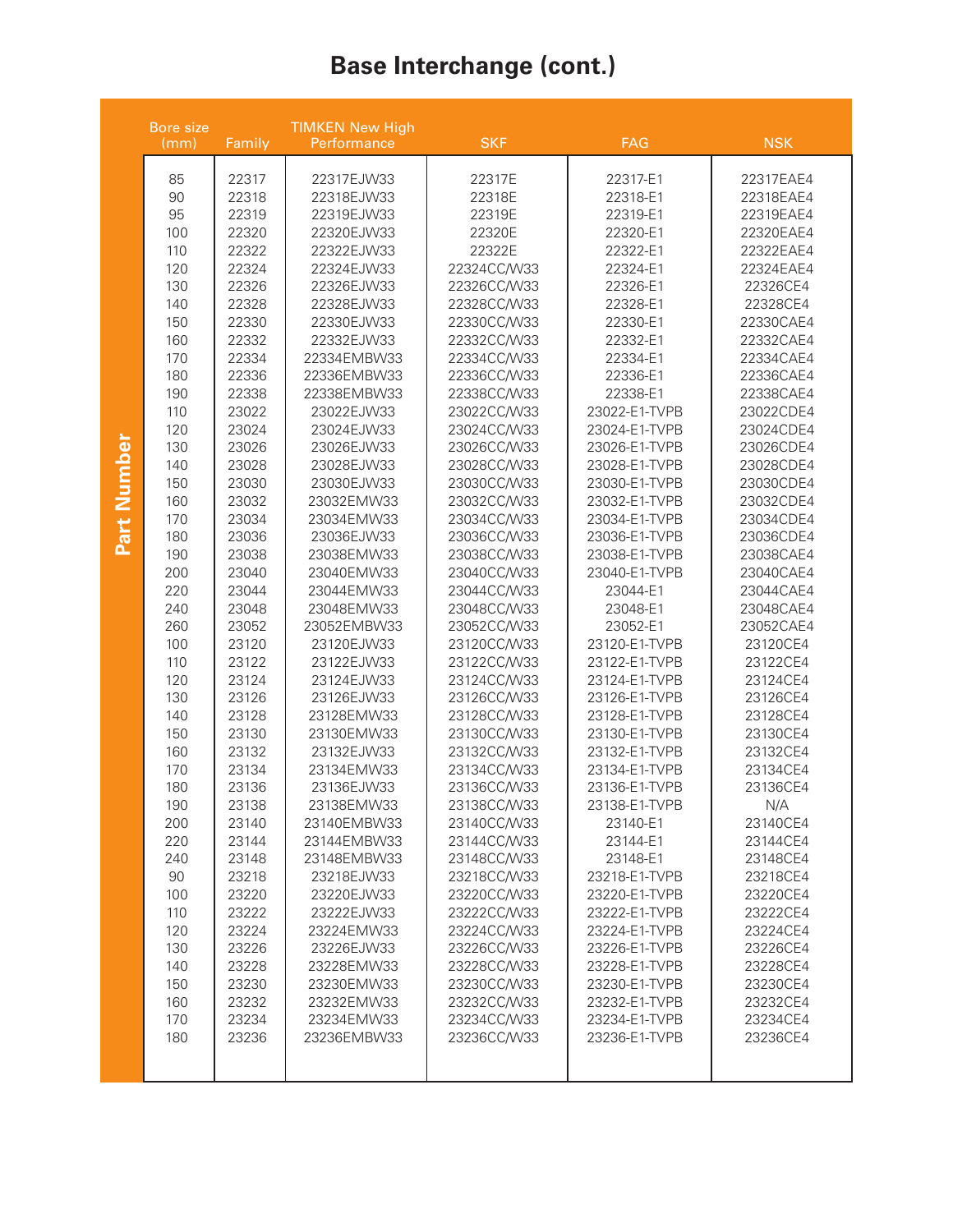## **Base Interchange (cont.)**

|                | <b>TIMKEN New High</b><br><b>Bore size</b><br>(mm)<br>Family<br>Performance                                                                                                                      |                                                                                                                                                                                                                                                          | <b>SKF</b>                                                                                                                                                                                                                                                                                                                                                                                                    | <b>FAG</b>                                                                                                                                                                                                                                                                                                                                                                                                                      | <b>NSK</b>                                                                                                                                                                                                                                                                                                                              |                                                                                                                                                                                                                                                                                                                                          |
|----------------|--------------------------------------------------------------------------------------------------------------------------------------------------------------------------------------------------|----------------------------------------------------------------------------------------------------------------------------------------------------------------------------------------------------------------------------------------------------------|---------------------------------------------------------------------------------------------------------------------------------------------------------------------------------------------------------------------------------------------------------------------------------------------------------------------------------------------------------------------------------------------------------------|---------------------------------------------------------------------------------------------------------------------------------------------------------------------------------------------------------------------------------------------------------------------------------------------------------------------------------------------------------------------------------------------------------------------------------|-----------------------------------------------------------------------------------------------------------------------------------------------------------------------------------------------------------------------------------------------------------------------------------------------------------------------------------------|------------------------------------------------------------------------------------------------------------------------------------------------------------------------------------------------------------------------------------------------------------------------------------------------------------------------------------------|
| Number<br>Part | 190<br>200<br>220<br>100<br>120<br>130<br>140<br>150<br>160<br>170<br>180<br>190<br>200<br>220<br>240<br>260<br>110<br>120<br>130<br>140<br>150<br>160<br>170<br>180<br>190<br>200<br>220<br>240 | 23238<br>23240<br>23244<br>24020<br>24024<br>24026<br>24028<br>24030<br>24032<br>24034<br>24036<br>24038<br>24040<br>24044<br>24048<br>24052<br>24122<br>24124<br>24126<br>24128<br>24130<br>24132<br>24134<br>24136<br>24138<br>24140<br>24144<br>24148 | 23238EMBW33<br>23240EMBW33<br>23244EMBW33<br>24020EJW33<br>24024EJW33<br>24026EJW33<br>24028EJW33<br>24030EJW33<br>24032EJW33<br>24034EJW33<br>24036EJW33<br>24038EJW33<br>24040EJW33<br>24044EMBW33<br>24048EMBW33<br>24052EMBW33<br>24122EJW33<br>24124EJW33<br>24126EJW33<br>24128EJW33<br>24130EJW33<br>24132EJW33<br>24134EJW33<br>24136EJW33<br>24138EJW33<br>24140EMBW33<br>24144EMBW33<br>24148EMBW33 | 23238CC/W33<br>23240CC/W33<br>23244CC/W33<br>24020CC/W33<br>24024CC/W33<br>24026CC/W33<br>24028CC/W33<br>24030CC/W33<br>24032CC/W33<br>24034CC/W33<br>24036CC/W33<br>24038CC/W33<br>24040CC/W33<br>24044CCW33<br>24048CC/W33<br>24052CC/W33<br>24122CC/W33<br>24124CC/W33<br>24126CC/W33<br>24128CC/W33<br>24130CC/W33<br>24132CC/W33<br>24134CC/W33<br>24136CC/W33<br>24138CC/W33<br>24140CC/W33<br>24144CC/W33<br>24148CC/W33 | 23238-E1<br>23240-E1<br>23244-E1<br>N/A<br>24024-E1<br>24026-E1<br>24028-E1<br>24030-E1<br>24032-E1<br>24034-E1<br>24036-E1<br>24038-E1<br>24040-E1<br>24044-E1<br>24048-E1<br>24052-E1<br>24122-E1<br>24124-E1<br>24126-E1<br>24128-E1<br>24130-E1<br>24132-E1<br>24134-E1<br>24136-E1<br>24138-E1<br>24140-E1<br>24144-E1<br>24148-E1 | 23238CE4<br>23240CE4<br>23244CE4<br>24020CE4<br>24024CE4<br>24026CE4<br>24028CE4<br>24030CE4<br>24032CE4<br>24034CE4<br>24036CE4<br>24038CE4<br>24040CE4<br>24044CE4<br>24048CE4<br>24052CAE4<br>24122CE4<br>24124CE4<br>24126CE4<br>24128CE4<br>24130CE4<br>24132CE4<br>24134CE4<br>24136CE4<br>24138CE4<br>24140CE4<br>24144CE4<br>N/A |